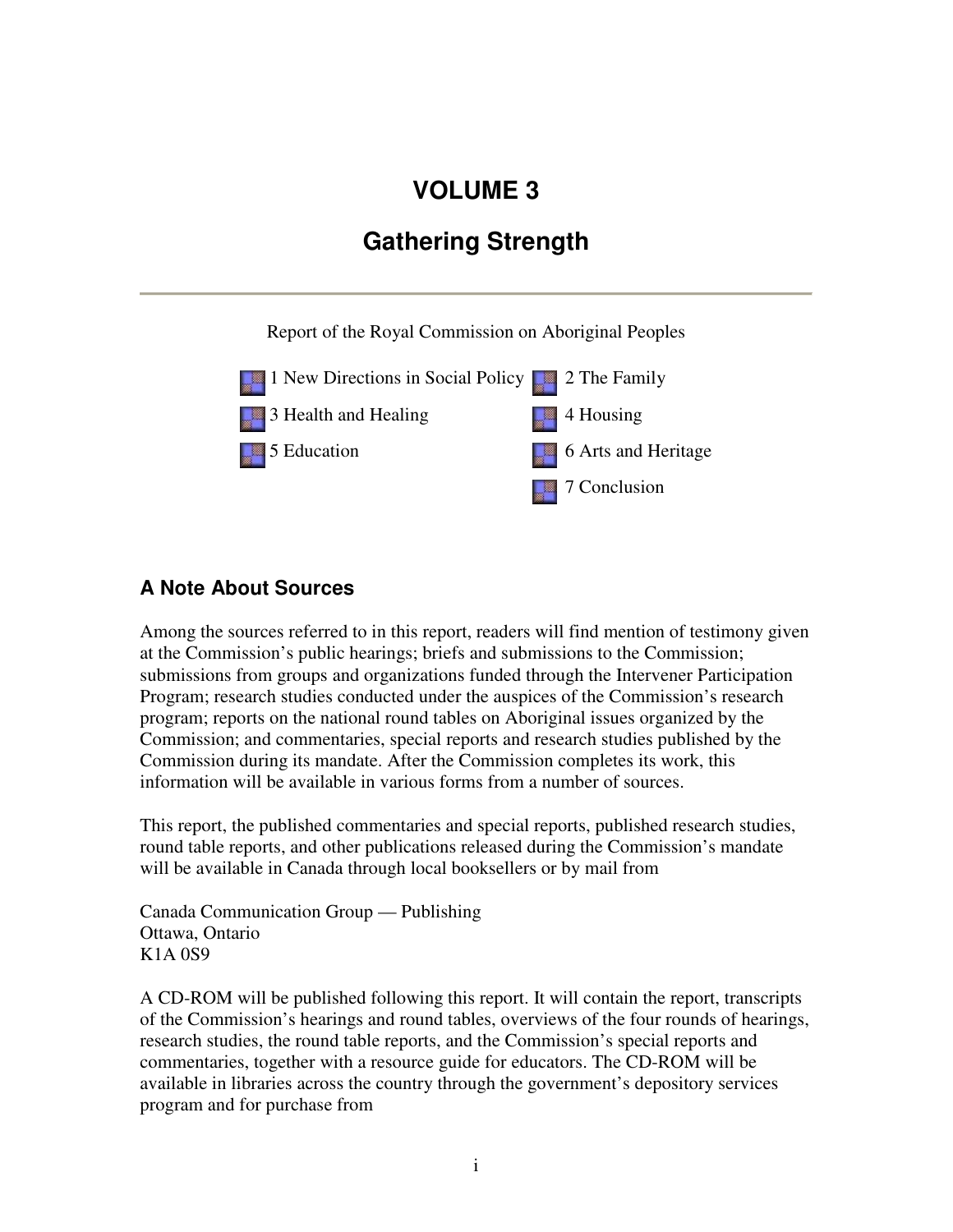Canada Communication Group — Publishing Ottawa, Ontario K1A 0S9

Briefs and submissions to the Commission, as well as research studies not published in book or CD-ROM form, will be housed in the National Archives of Canada after the Commission completes its work.

## **A Note About Terminology**

The Commission uses the term *Aboriginal people* to refer to the indigenous inhabitants of Canada when we want to refer in a general manner to Inuit and to First Nations and Métis people, without regard to their separate origins and identities.

The term *Aboriginal peoples* refers to organic political and cultural entities that stem historically from the original peoples of North America, not to collections of individuals united by so-called'racial' characteristics. The term includes the Indian, Inuit and Métis peoples of Canada (see section 35(2) of the *Constitution Act, 1982*).

*Aboriginal people* (in the singular) means the individuals belonging to the political and cultural entities known as Aboriginal peoples.

The term *Aboriginal nations* overlaps with the term Aboriginal peoples but also has a more specific usage. The Commission's use of the term nation is discussed in some detail in Volume 2, Chapter 3, where it is defined as a sizeable body of Aboriginal people with a shared sense of national identity that constitutes the predominant population in a certain territory or collection of territories.

The Commission distinguishes between local communities and nations. We use terms such as *a First Nation community* and *a Métis community* to refer to a relatively small group of Aboriginal people residing in a single locality and forming part of a larger Aboriginal nation or people. Despite the name, a First Nation community would not normally constitute an Aboriginal nation in the sense just defined. Rather, most (but not all) Aboriginal nations are composed of a number of communities.

Our use of the term *Métis* is consistent with our conception of Aboriginal peoples as described above. We refer to Métis as distinct Aboriginal peoples whose early ancestors were of mixed heritage (First Nations, or Inuit in the case of the Labrador Métis, and European) and who associate themselves with a culture that is distinctly Métis. The more specific term *Métis Nation* is used to refer to Métis people who identify themselves as a nation with historical roots in the Canadian west. Our use of the terms Métis and Métis Nation is discussed in some detail in Volume 4, Chapter 5.

Following accepted practice and as a general rule, the term *Inuit* replaces the term *Eskimo*. As well, the term *First Nation* replaces the term *Indian*. However, where the subject under discussion is a specific historical or contemporary nation, we use the name